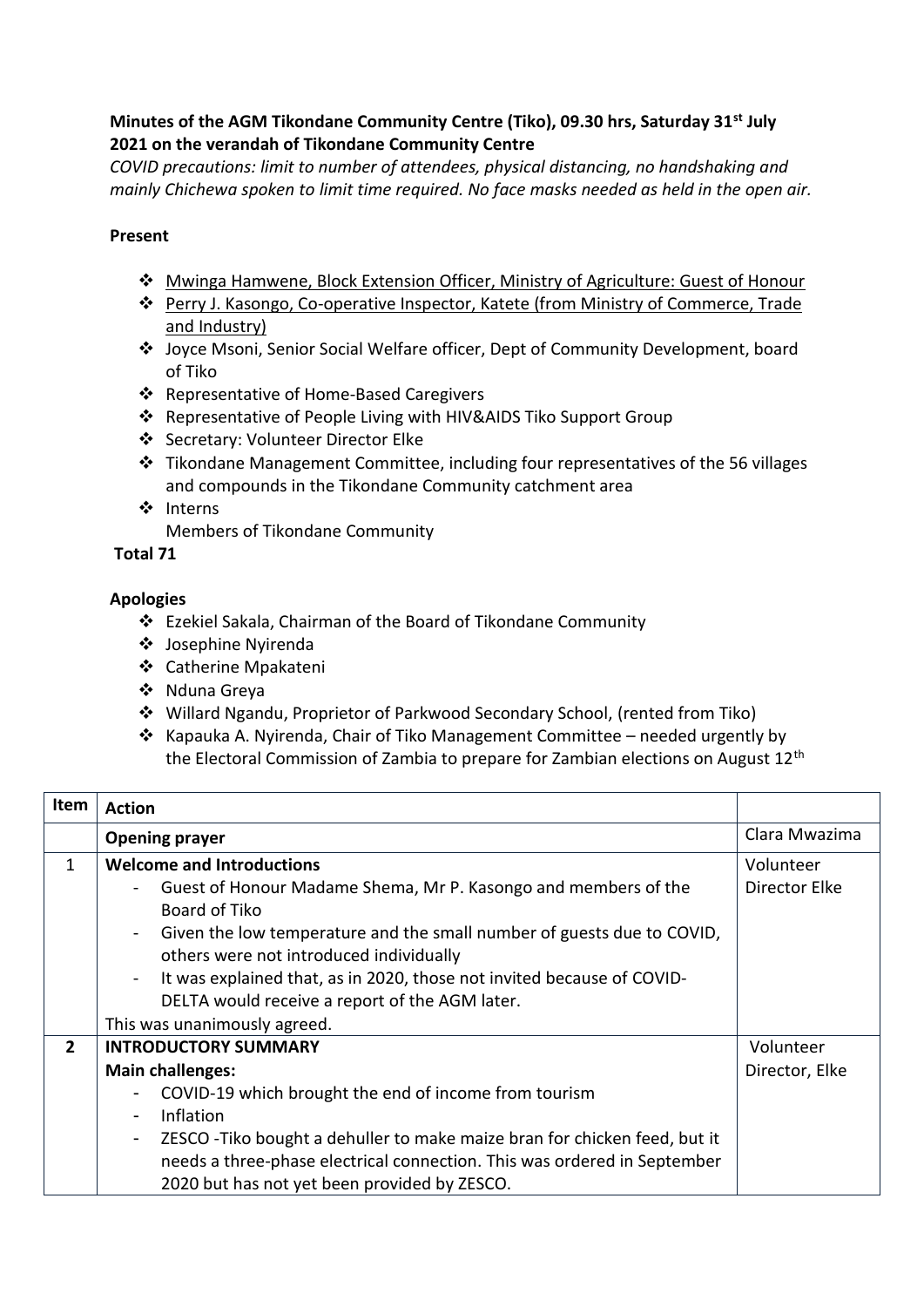|   | Key achievements:<br>*Donors are still with us, despite of having the same problems at their homes.<br>*As a cooperative the Tiko crew is now stronger.<br>*The grant of OTTO PER MILLE arrived just when most needed. (cf. below).<br>*The new income-generating activity rearing Village Chickens started.<br><b>Thanks</b><br>The Volunteer Director thanked the crew. She said that twenty-two years ago she<br>wanted Tiko to continue teaching literacy, as she did as a side-line while<br>employed teaching nurses at St Francis Hospital. When villagers were not<br>welcome there, she had started Tiko. However, Doris said to her "Amai, we don't<br>need readin' and writin', we need jobs". Sadly, that is just as true now as at the<br>bad time of AIDS. Poverty and unemployment are so widespread that for many<br>women and girls the only way to make a bit of money is still sex.<br>Over the years Tiko has created jobs for some 80 people, with 'salaries' changing<br>to 'allowances', which in these days of inflation are paltry, although doubled by<br>'in-kind help'.<br>The remarkable development is that the crew are pulling together. The women<br>who were first engaged came mainly from single parent households with many |                             |
|---|------------------------------------------------------------------------------------------------------------------------------------------------------------------------------------------------------------------------------------------------------------------------------------------------------------------------------------------------------------------------------------------------------------------------------------------------------------------------------------------------------------------------------------------------------------------------------------------------------------------------------------------------------------------------------------------------------------------------------------------------------------------------------------------------------------------------------------------------------------------------------------------------------------------------------------------------------------------------------------------------------------------------------------------------------------------------------------------------------------------------------------------------------------------------------------------------------------------------------------------------------------------|-----------------------------|
|   | children, their own and other dependent ones. By 11 years ago times that had<br>changed - applicants for a job had finished year 12 at school. More recently often<br>people wanting a job have achieved grade 12, but in addition have good work<br>experience. The latter two groups are our INTERNS and form Tiko's 'cabinet', a<br>group which discusses policies in greater detail than the management committee.<br>Those who are members of the Board of the co-operative are preparing to take<br>over the management of Tiko. All members of the groups work together like a big<br>family. Only two members did not agree to be twice vaccinated against COVID.                                                                                                                                                                                                                                                                                                                                                                                                                                                                                                                                                                                        |                             |
| 3 | <b>FINANCIAL REPORT</b><br>In the absence, with many apologies, of Chairman of the Board Ezekiel Sakala, the<br>Voluntary Director took the opportunity to express Tiko's heartfelt thanks to him.<br>She explained that in the financial year 2020/2021 overall income from donations<br>and grants was ZMW 2 283 000 as against ZMW 1 350 000 in 2019/2020. This<br>increase is largely due to the devaluation of the kwacha and was negated by<br>increasing inflation.<br>The full financial report will be distributed in due course                                                                                                                                                                                                                                                                                                                                                                                                                                                                                                                                                                                                                                                                                                                        | Volunteer<br>Director, Elke |
| 4 | Thanks to donors were expressed by Elke They included:<br>*OTTO PER MILLE - Milano Italy, thanks to Federico<br>*CROWDFUNDING PROJECTS-thanks to Christoph, Germany<br>*Sue in New Zealand, former visitor at Tiko<br>*The Laer group FRIENDS OF TIKONDANE, started by a former university<br>colleague of Elke and his wife, Johannes and Ulrike in Germany<br>*Former classmate Andreas with group of 30 friends and colleagues for making<br>Elke's PowerPoints for many years, in Germany<br>*Teacher Jens in Berlin, visiting for 11 years with colleagues and/or students<br>*Marg Christensen, friend from London times, then Canberra<br>*Margaret Whight, who got Tiko its first water tank and is still helping from<br>Sydney                                                                                                                                                                                                                                                                                                                                                                                                                                                                                                                         | Volunteer<br>Director, Elke |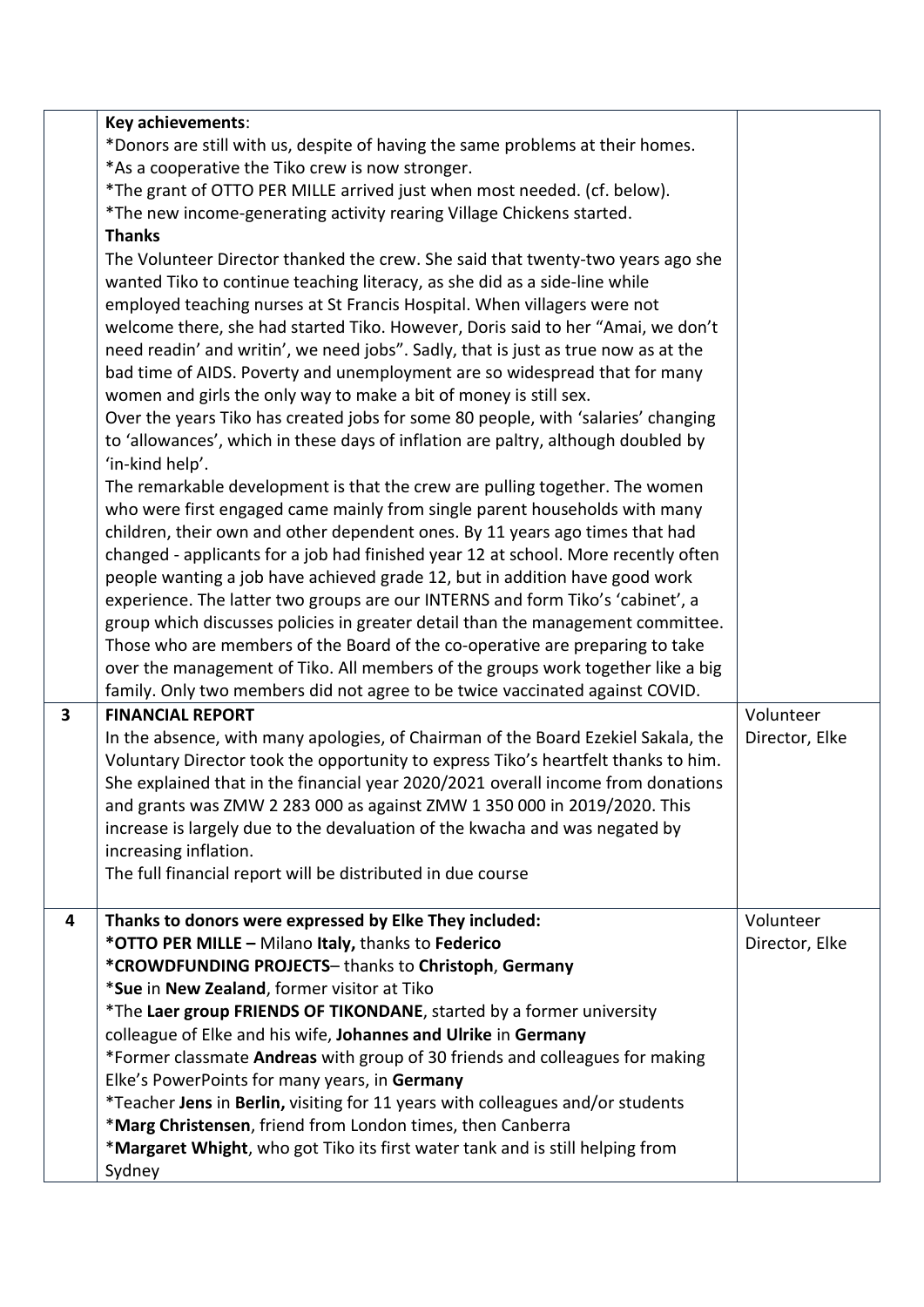|   | Lyn and Phil, who took over from Robin and Dorothy to this day and are looking   |            |
|---|----------------------------------------------------------------------------------|------------|
|   | after Heath, who had organized ten outstanding dinners for Tiko                  |            |
|   | Julia and Sam, Robin and Dorothy daughters, who are with Tiko all the way        |            |
|   | Linda, who had adopted Elke, and with it Tiko, before she even met Elke          |            |
|   | *Former Lonely Planet editor Alan, publicising Tiko and the South Luangwa Game   |            |
|   | Park and now helping Tiko via the NGO ROUNDTRIP, in Melbourne                    |            |
|   | * Jan and Gonda in Belgium, donors and frequent helpful visitors                 |            |
|   | * Pip, friend in Scotland, from 24 years ago at St Francis, helping regularly    |            |
|   | *NGO Zambia and Malawi Community Partnership, started by Sandra and Jeff         |            |
|   | and now run by Kate and Mick in England                                          |            |
|   | *Claire and John in England, helping the interns with documents from their       |            |
|   | teaching 15 years ago and more ever since.                                       |            |
|   | *Dr Tim in Cambridge, sending our newsletter,                                    |            |
|   | *Friends Mandy and Phil in Norwich helping with Facebook and more                |            |
|   | *Friend Howard from Japan, with Becky in the USA at Jambo International          |            |
|   | * Lorraine in the Netherlands who is also my editor.                             |            |
|   | * The many more donors, too numerous to list, whose gifts are appreciated.       |            |
| 5 | <b>INCOME GENERATING ACTIVITIES 2020/21</b>                                      |            |
|   | 1. LODGE                                                                         | Racheal    |
|   | *In March 2020, five long-term volunteers were rushed to the airport because of  |            |
|   | COVID-19. The only guests since were donors Kate & Mick, a couple who stayed     |            |
|   | over Christmas,                                                                  |            |
|   | *The lodge now has only some 8 rooms.                                            |            |
|   | *The substandard accommodation is used by students attending courses at St       |            |
|   | Francis Hospital.                                                                |            |
|   | *Zambian law requires that a trained manager is employed to run                  |            |
|   | accommodation with more than 8 rooms. Thanks to OTTO PER MILLE, Lozi is          |            |
|   | training in hospitality and will be ready next year, hopefully to run upgraded   |            |
|   | accommodation.                                                                   |            |
|   | 2. GARDEN                                                                        | Jane       |
|   | * Last year there was severe drought in the growing season so the harvest from   |            |
|   |                                                                                  |            |
|   | the Tiko fields was negligible.                                                  |            |
|   | This season brought too much rain and low-lying land suffered badly. Conditions  |            |
|   | are still not good for anybody                                                   |            |
|   | Vegetables grew, but without visitors they went to the crew at low prices.       |            |
|   | <b>3.LIVESTOCK</b>                                                               | Bernadette |
|   | *For goats the ratio needed to yield a profit is 30 females to one male. We have |            |
|   | stopped breeding them, keeping only one couple which still produce kids.         |            |
|   | *Our 30 rabbits are providing a regular meat supply. Their fecundity has         |            |
|   | increased, for which we are very glad, as recently rabbits have become cheaper   |            |
|   | than chickens.                                                                   |            |
|   | *Our ducks are producing a regular supply of meat for meetings                   |            |
|   | *Keeping Village Chickens is the latest venture at Tiko. In September 2020 we    |            |
|   | provided a venue for a workshop in rearing chickens which we attended. It        |            |
|   | promoted keeping Village Chickens which we decided to do. We have some 40        |            |
|   | Black Austrolorps at Tiko and some 60 Kuroilers at Joy's house, some 15 minutes  |            |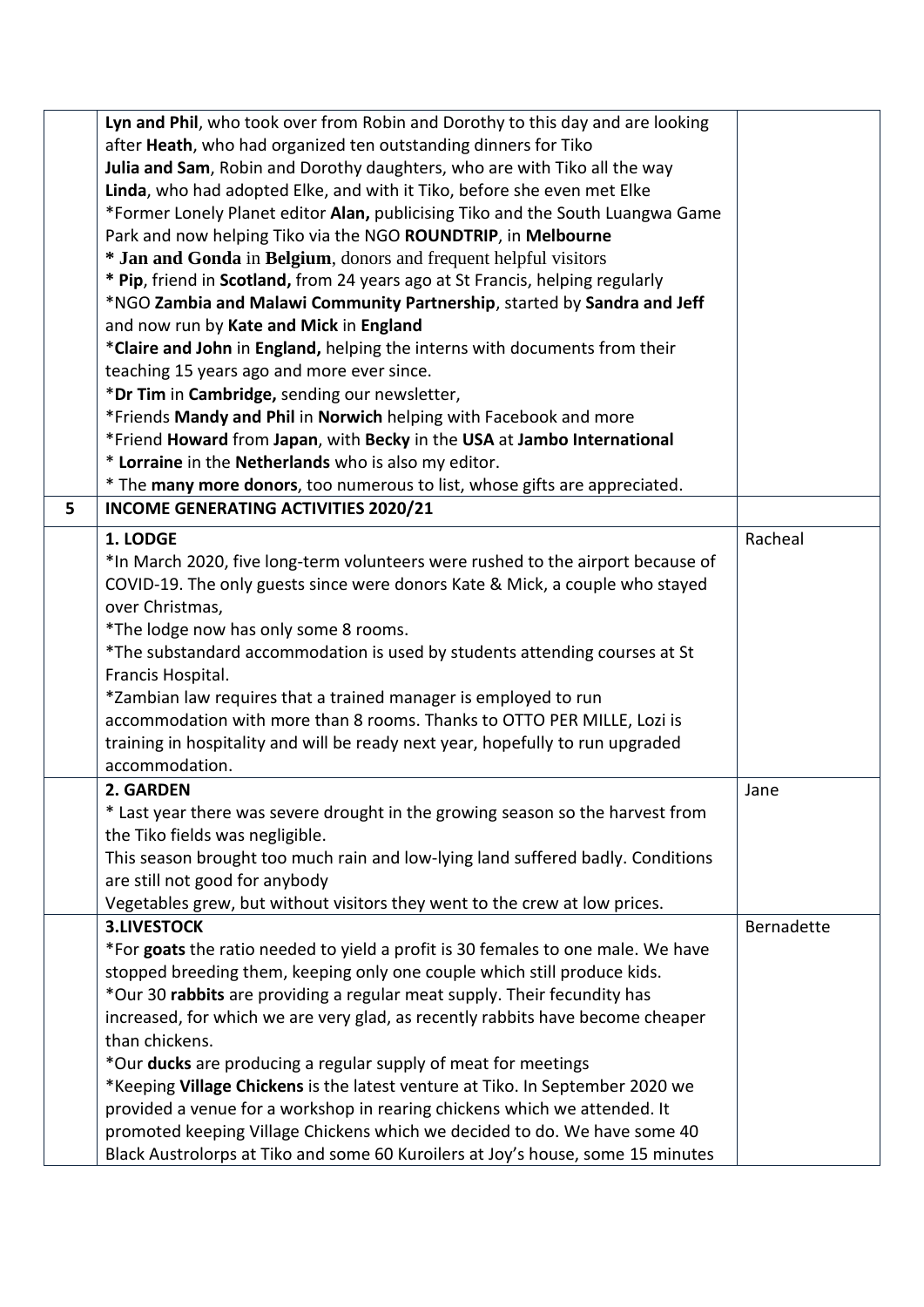|                         | away, and have started to make our own chickenfeed as well as supplementary<br>feed.                                                                                                                                                                                                                                                                                                                                                                                                                                                                                                                                                                                                                                                                                                                                                                                                                                                                                                                                                                                                                                          |                 |
|-------------------------|-------------------------------------------------------------------------------------------------------------------------------------------------------------------------------------------------------------------------------------------------------------------------------------------------------------------------------------------------------------------------------------------------------------------------------------------------------------------------------------------------------------------------------------------------------------------------------------------------------------------------------------------------------------------------------------------------------------------------------------------------------------------------------------------------------------------------------------------------------------------------------------------------------------------------------------------------------------------------------------------------------------------------------------------------------------------------------------------------------------------------------|-----------------|
|                         | <b>4. SMALL SCALE FOOD PRODUCTION</b><br>In the past we made a variety of food stuffs, but without paying guests because of<br>the pandemic, we are now making only jam. Making peanut butter is now too<br>expensive because the price of crops, especially groundnuts has increased<br>steeply. We will make cooking-oil when the three-phase electricity connection we<br>applied for in September 2020 has been made by ZESCO.                                                                                                                                                                                                                                                                                                                                                                                                                                                                                                                                                                                                                                                                                            | Lozi            |
|                         | <b>5. ONENEPA</b><br>When Susan started work in December 2020, she took on the job of finding<br>children with severe or moderate malnutrition. These are hard to find as their<br>mothers do not attend the clinic regularly for weighing their children and often<br>move to different places. Susan and Christine soon decided to change the way<br>ONENEPA is to be consumed. Rather than giving it on a spoon, which the children<br>associate with medicine, thus inspiring fear, they told the mothers to wash their<br>own and their children's hands and demonstrate how to lick the powder from the<br>palm of their hands. That made the children very keen to take part even if their<br>weight was dangerously low. Such children were supplied with two bags of<br>ONENEPA a day and improved, reaching average weight. Mothers like ONENEPA<br>and find it is better than the supplement given by the health service at present.<br>The village headmen had provided us with the names of such children. They<br>recently demanded to be given a taste of our supplement, since the children were<br>so happy! | Susan/Christine |
|                         | 11.00 hrs: Break for Thobwa (a Zambian fermented drink made from maize)                                                                                                                                                                                                                                                                                                                                                                                                                                                                                                                                                                                                                                                                                                                                                                                                                                                                                                                                                                                                                                                       |                 |
| 6                       | <b>GENERAL EXPENDITURE</b>                                                                                                                                                                                                                                                                                                                                                                                                                                                                                                                                                                                                                                                                                                                                                                                                                                                                                                                                                                                                                                                                                                    |                 |
|                         | <b>ELECTRICITY:</b> The main cost at Tiko is electricity, which, in addition to not<br>reaching 220-240 v at times, is totally unreliable. So, like most members of the<br>crew who have no electricity, we use charcoal for cooking. This is done with a bad<br>conscience because deforestation is a big cause of climate change. In Zambia<br>people traditionally use three tree trunks to make their cooking fire. Many<br>unsuccessful attempts have been made to introduce stoves that use less<br>firewood. We are promoting our clay-stoves, which have small openings for the<br>firewood, so only very small pieces of wood can be used, but the owners do need<br>axes. If necessary, owners can repair their stove by hand. We have decided to<br>produce enough small pieces of wood for use and for sale. The project includes<br>the planting of firewood producing trees, which we propagate. If both is done,<br>firewood does produce renewable energy. To finance this project, we have<br>recently opened a new crowdfunding project (See the internet and our next<br>newsletter).                      | Hildah          |
| $\overline{\mathbf{z}}$ | <b>SECURITY</b><br>Our night watchmen have whistles and catapults and our dogs (which now have<br>three good kennels to keep away the males. They still regularly produce puppies,<br>some for our crew and some for sale). As we have an incubator and batteries to<br>keep it going during electricity outages, to afford some protection from thieves,                                                                                                                                                                                                                                                                                                                                                                                                                                                                                                                                                                                                                                                                                                                                                                     | Hildah          |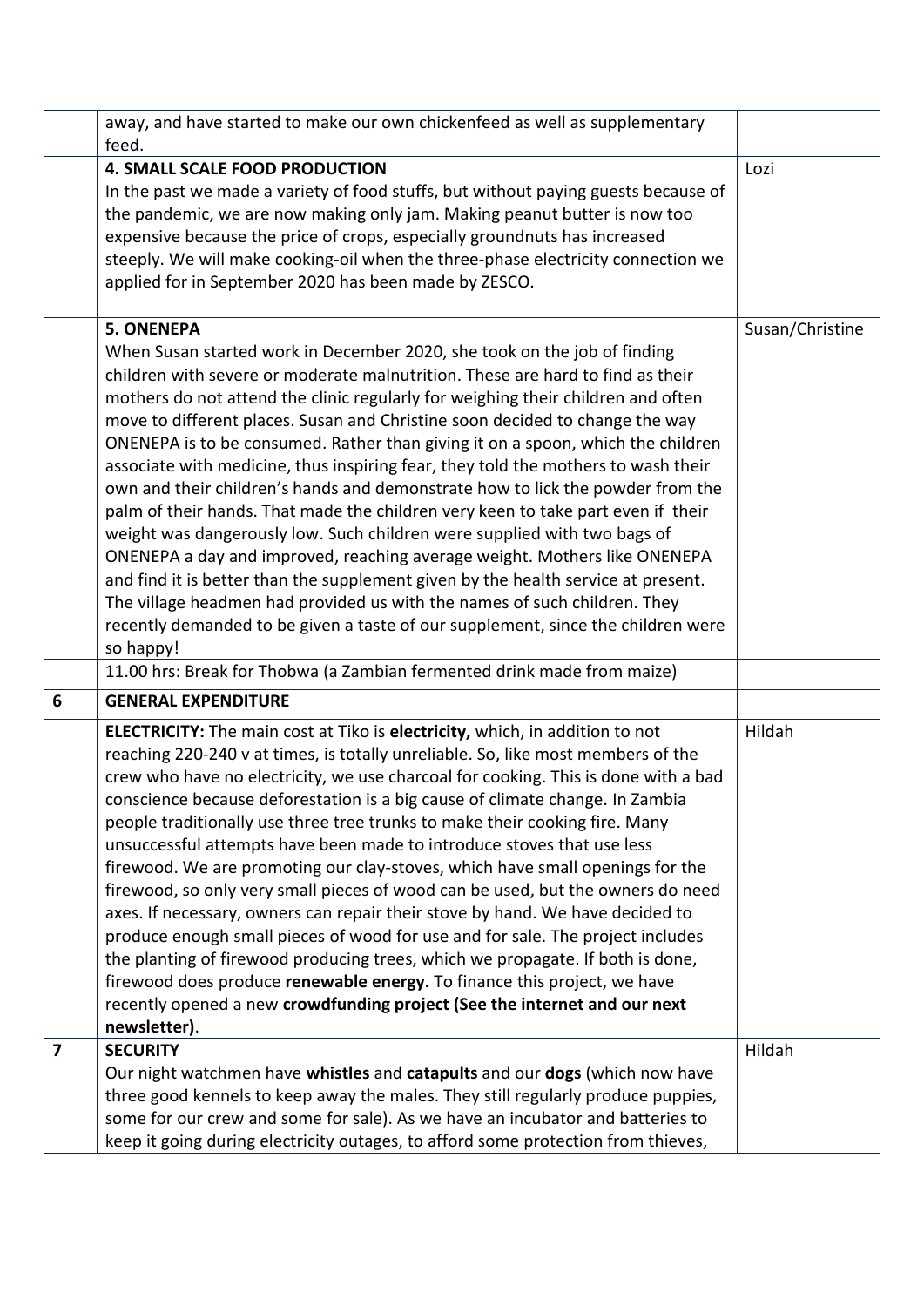|    | we have installed a wire fence around the centre of Tiko with gates to the school         |               |
|----|-------------------------------------------------------------------------------------------|---------------|
|    | and to the football field. However, the main entrance is not yet gated.                   |               |
|    | Unusually for Katete District, we also have an alarm system at the production             |               |
|    | unit.                                                                                     |               |
| 8  | <b>HUNGER HELP</b>                                                                        | Aggie         |
|    | Many years ago, hunger help in the shape of bags of maize was given to the crew,          |               |
|    | the number depending on the number of people in the household. These days                 |               |
|    | they each get just one bag for five months. Given that we have started rearing            |               |
|    | Village Chickens, it is maize without the maize bran (SAMPLE), that they get. If the      |               |
|    | crew members want maize meal, they must take the SAMPLE to the grinding mill,             |               |
|    | but this costs only half the price of milling full grain.                                 |               |
| 9  | <b>FOOD SECURITY</b>                                                                      | Aggie         |
|    | *Over many years the crew have learned to make their own organic fertilizer and           |               |
|    | to use organic permaculture/conservation methods for planting. They were each             |               |
|    | given 2 kg of groundnuts, cowpeas and soya and 1 kg of sunflower seed. Instead            |               |
|    | of cassava (too attractive to the cows and no help to control the cows) yams were         |               |
|    | planted by everyone and are still being harvested.                                        |               |
|    | *We had a case of the theft of crops and one colleague is no longer with us.              |               |
|    | *Twenty-five crew members asked for an extra 50 kg of soya for seed. Thirteen             |               |
|    | who took the extra then returned one bag to Tiko. There is not enough land                |               |
|    | where the crew members live and they gave extra seed to their relatives, but 12           |               |
|    | said their relatives had not returned anything. Tiko decided to charge them for           |               |
|    | this soya seed and told them to educate their relatives.                                  |               |
| 10 | <b>SHELTER HELP</b>                                                                       | <b>Tigris</b> |
|    | In the past Tiko helped many members to buy a plot and build a house, but with            |               |
|    | the ever-declining availability of money, now help may be limited to a floor, a           |               |
|    | window frame or a strong door and these days it is mainly for a strong lock               |               |
|    | Where possible, Tiko will help with a small roof repairs and wire mesh to protect         |               |
|    | bag gardens against their own or neighbours' chickens.                                    |               |
| 11 | <b>MEDICAL AND FUNERAL HELP</b>                                                           | <b>Tigris</b> |
|    | Tiko has pain killers, malaria medicine and good medicine for flu. Very often up          |               |
|    | goes the cry 'Amaka Damiano, I need STOP COLD'. The medical situation in the              |               |
|    | country has deteriorated so much that medication is no longer given out by                |               |
|    | hospital or clinics, but Tiko has a small 'pharmacy 'with stock from a pharmacy in        |               |
|    | Chipata and will also pay for less often used prescribed drugs. The hospital also         |               |
|    | charges for tests, which we also pay.                                                     |               |
|    | For funerals, the crew is slowly learning that the actual burial need only be             |               |
|    | attended if the person concerned is a very close relative. Work is important too,         |               |
|    | and the mourners can be visited in the evenings. COVID provides another reason            |               |
|    | not attending funerals. However, Tiko recognizes that these occasions are very            |               |
|    | important to the structure of the extended family, so for any Tiko crew member            |               |
|    | help is always given for the food that is needed.                                         |               |
| 12 | EARLY CHILDHOOD EDUCATION CENTRE Schools closed on 20 <sup>th</sup> March 2020            | Dorothy       |
|    | because of COVID. They were re-opened on 21 <sup>st</sup> September 2020 and closed after |               |
|    | two weeks, leaving only grades 7, 9 and 12 attending. In 2021 schools opened              |               |
|    | from January 1 and closed on 23 <sup>rd</sup> April. We are now waiting to open on 16     |               |
|    | August.                                                                                   |               |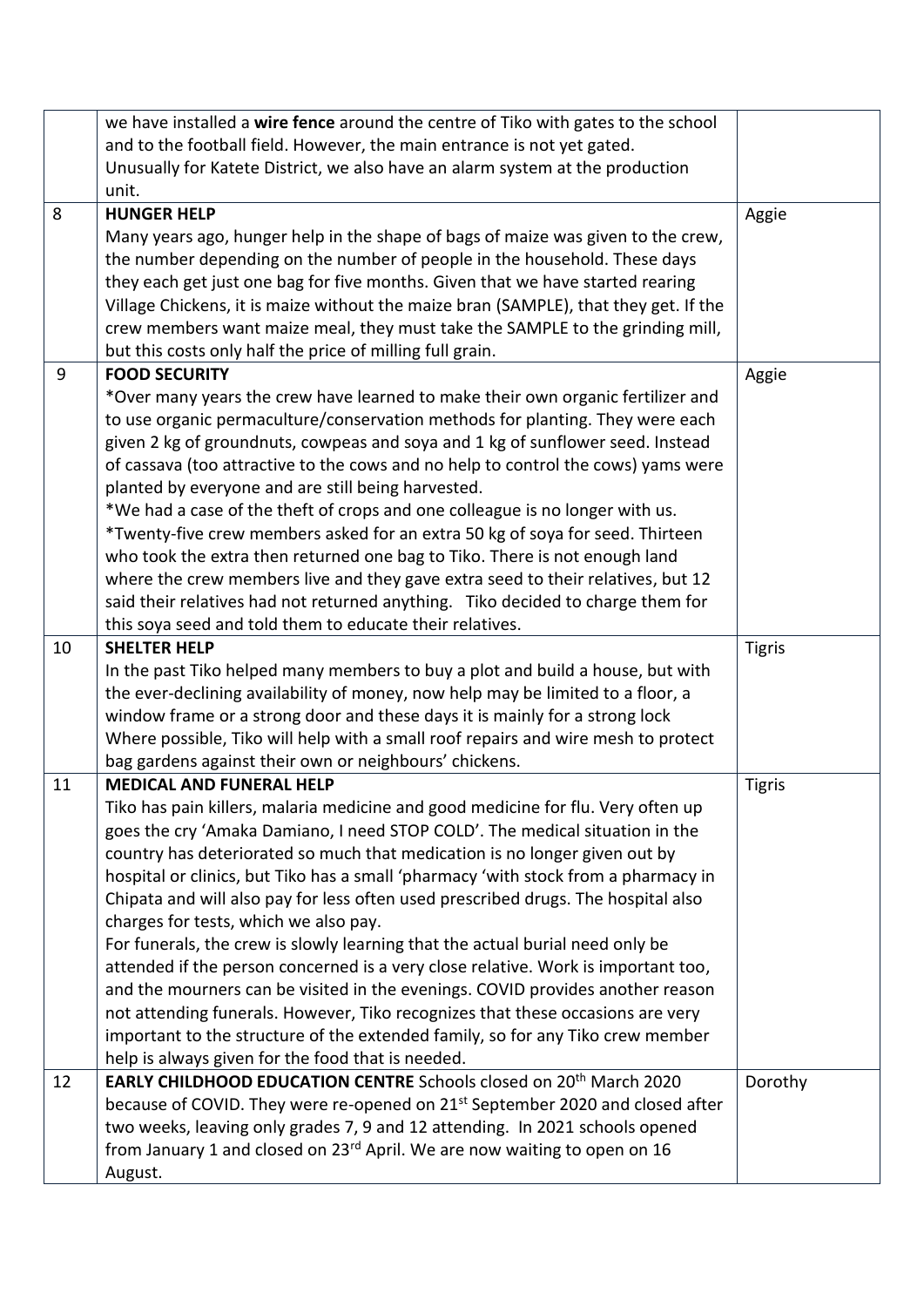| 13 | <b>COMMUNITY SERVICES</b>                                                                        | Christine |
|----|--------------------------------------------------------------------------------------------------|-----------|
|    | *Our main service for outsiders is provided by the Home-Based Caregivers (HBC).                  |           |
|    | Fifty were trained in 2005 and there are still 37 in almost as many villages, with               |           |
|    | some six patients each. They not only learned about AIDS at that time, but also                  |           |
|    | how to feed the sick. AIDS patients need ten percent more food than others. The                  |           |
|    | carers follow the Tiko 19 Steps out of Poverty programme including balanced                      |           |
|    | diets and keeping pigeons. In 2008 they reported that with their garden produce                  |           |
|    | they were able to pay school fees. However, in 2020/2021, because if COVID,                      |           |
|    | there were no regular monthly meetings. The carers only come to Tiko when they                   |           |
|    | are called to give reports and to get help from Tiko.                                            |           |
| 14 | <b>OTTO PER MILLE Grant</b> - great timely help                                                  | Lozi      |
|    | *ABLUTION BLOCK This was intended for tourists requiring camping or dormitory                    |           |
|    |                                                                                                  |           |
|    | accommodation but at present provides an added service for the medical                           |           |
|    | students (two per room) from St Francis, who are renting from Tiko, at a very low                |           |
|    | rate.                                                                                            |           |
|    | *CAPACITY BUILDING This was included in the application made to OTTO PER                         |           |
|    | MILLE before COVID. With the advent of COVID more courses for distance                           |           |
|    | learning became available. Now Jason is studying electrical engineering, Lozi                    |           |
|    | hospitality and Vera bookkeeping, all thanks OTTO PER MILLE                                      |           |
|    | * PRODUCTION UNIT This was intended to produce the malnutrition supplement                       | Mathews   |
|    | ONENEPA, but before production can start more research is needed so the unit is                  |           |
|    | now used for the Village Chicken business, housing the incubator. Again, thanks to               |           |
|    | OTTO PER MILLE and FEDERICO.                                                                     |           |
| 15 | <b>VILLAGE CHICKENS</b>                                                                          | Mathews   |
|    | When Tiko received a big donation from Sue in New Zealand, Tiko decided to                       |           |
|    | invest this in four chicken houses, for Joy, Tigris, Joyce and Vera, as a loan. They             |           |
|    | will repay the loan so others will then get chicken houses. In November Tiko                     |           |
|    | bought 40 Black Australorp layers, in December Joy got 60 Kuroiler layers. Then                  |           |
|    | there came the first incubator, which needed a reliable electricity supply. Two                  |           |
|    | batteries and an inverter could not bridge cuts exceeding two hours, but after                   |           |
|    | losing a load of eggs, we acquired a small generator. The first incubator then                   |           |
|    | broke down, but we obtained another in Katete. Some fertilised eggs were sold                    |           |
|    | and the first chicks were sold on June 1 <sup>st</sup> . We will soon have 8 people with chicks, |           |
|    | in the hope of having chicken houses ready when needed. We had the first meat                    |           |
|    | from the males that were very big at 3 months, especially the Kuroilers.                         |           |
| 16 | <b>THE FUTURE</b>                                                                                | Jason     |
|    | *Vegetables are only to be planted in bag gardens to save water,                                 |           |
|    | *Since Tiko now has a fence, fruit trees are to be better cared for. The fruit is to             |           |
|    | be collected and used for jam. So far, the fruit has been stolen.                                |           |
|    | *Compost for use and for sale is to be made every day,                                           |           |
|    | *Trees are to be planted for firewood and poles. Glyricidia trees are to be planted              |           |
|    | for both their leaves, which provide fertilizer and for their wood.                              |           |
|    | *Moringa leaves are to be regularly collected and powdered for use for people                    |           |
|    | and animals.                                                                                     |           |
|    | *Firewood must be cut every day, for both use and future sale                                    |           |
|    | *The grass in one area of Tiko must be cut and fences repaired.                                  |           |
|    | *The crops saved for seed, must be checked for quality.                                          |           |
|    |                                                                                                  |           |